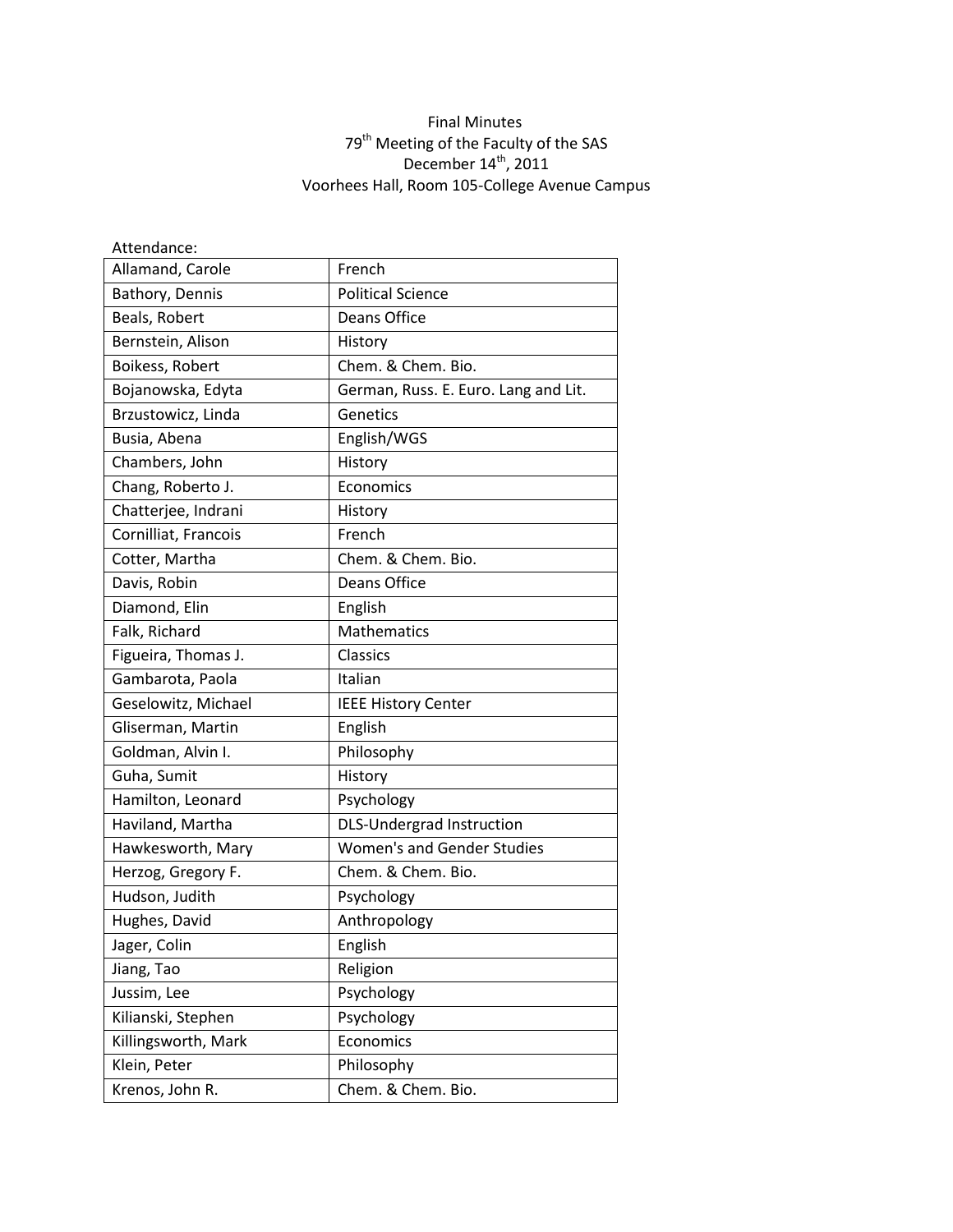| Kusnecov, Alexander W.       | Psychology                            |
|------------------------------|---------------------------------------|
| Larrier, Renee               | French                                |
| Lawrence, Susan              | Deans Office                          |
| Lyons, Richard               | <b>Mathematics</b>                    |
| Mandelbaum, Jenny            | <b>SCI</b>                            |
| Marcone, Jorge               | Spanish and Portuguese                |
| Markowitz, Norman            | History                               |
| Martinez San Miguel, Yolanda | Latino and Hispanic Caribbean Studies |
| Martin-Marquez, Susan        | Spanish and Portuguese                |
| Mascia-Lees, Frances E.      | <b>Deans Office</b>                   |
| Masschaele, James Pl         | History                               |
| Matsuda, Matt                | History                               |
| Mazrui, Alamin               | AMESALL                               |
| Name                         | Department                            |
| Olgivie, Daniel              | Psychology                            |
| Potenza, Joseph              | Chem. & Chem. Bio.                    |
| Ramsamy, Edward              | Africana Studies                      |
| Reed, James                  | History                               |
| Rendsburg, Gary              | Jewish Studies                        |
| Rennie, Nicholas A.          | German, Russ. E. Euro. Lang and Lit.  |
| Rockland, Michael            | <b>American Studies</b>               |
| Roos, Patricia A.            | Sociology                             |
| Safir, Kenneth               | Linguistics                           |
| Sanchez, Diana T.            | Psychology                            |
| Scanlon, Lawrence            | English                               |
| Shapiro, Joel                | Physics and Astronomy                 |
| Sheflin, Neil                | Economics                             |
| Sifuentes-Jauregui, Ben      | <b>American Studies</b>               |
| Simmons, Richard V.          | Asian Lang. and Cultures              |
| Sinkoff, Nancy               | Jewish Studies                        |
| Smith, David Randall         | Sociology                             |
| Smith, Holly                 | Philosophy                            |
| Sopher, Barry                | Economics                             |
| Stevens, Camilla             | Spanish and Portuguese                |
| Swenson, James               | <b>Deans Office</b>                   |
| Trigg, Mary K.               | <b>Women's and Gender Studies</b>     |
| Tsurumi, Hiroki              | Economics                             |
| Uhrich, Kathryn              | Deans Office                          |
| Van Buskirk, Emily           | German, Russ. E. Euro. Lang and Lit.  |
| Vesterman, William R.        | English                               |
| Vettori, Alessandro          | Italian                               |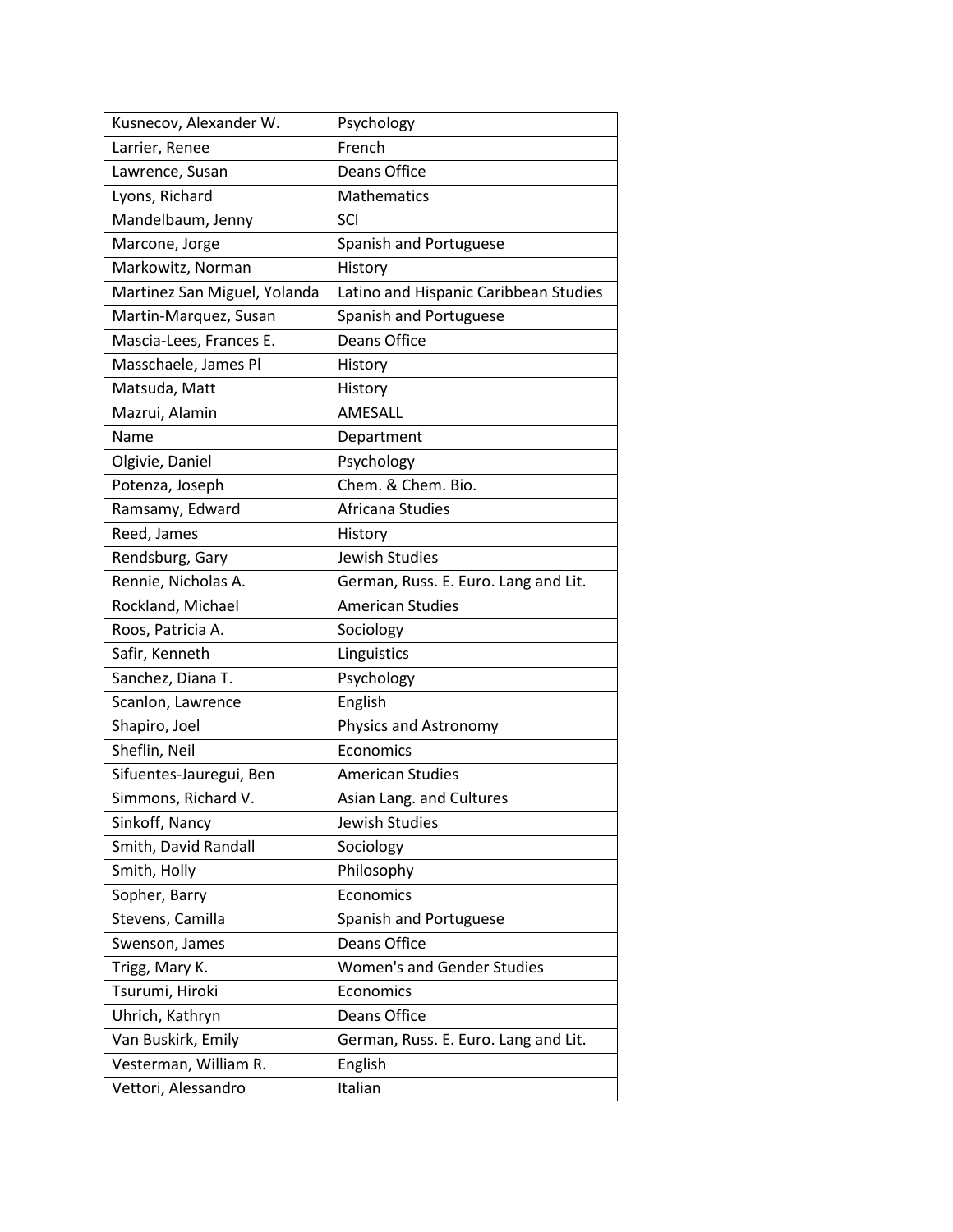| Voos, Paula          | <b>SMLR</b> |
|----------------------|-------------|
| Wasserman, Mark      | History     |
| White, Eugene Nelson | Economics   |
| Wilder, David Allan  | Psychology  |
| Williams, Alan L.    | French      |
| Williams, Carolyn    | English     |

- 1. Executive Vice Dean Robin Davis called the meeting to order at 1:07pm.
- 2. A moment of silence was observed for deceased colleagues Michael Moffat (Anthropology) and David Langreth (Physics)
- 3. A motion to accept the agenda passed unanimously.
- 4. A motion to accept the minutes for the SAS Faculty Meeting of May 3, 2011, passed unanimously.
- 5. Senate Report: Martha Cotter (Chemistry) called our attention to two action items approved by the Student Affairs Committee. The SAC once again revisited the issue of changing the language of Alma Mater and concluded that "the song is not a statement of morals, ethics or policies. It is not advocating a return to single‐gender institutions. It is not pejorative toward lifestyle differences, alternative families or either gender. It is the artistic result of passionate writings of a student for a school that holds a respected place in our history." Thus, the song should not be rewritten.

The Student Affairs Committee also addressed possible conflicts between the Academic Integrity Policy and the Code of Student Conduct, which is administered by student life deans. A resolution was passed that any changes to the Code of Student Conduct that would have a substantial impact on the implementation of the Academic Integrity Policy required approval by the chief academic officer on each campus.

6. New Brunswick Faculty Council: Joel Shapiro (Physics) reported that the bylaws were amended at the May meeting to allow representation of part-time and annually-appointed faculty by two members. Also, Dan O'Connor (SCILS) was elected Chair for 2012-13.

In October the NBFC discussed strategies for injecting faculty perspectives into the search for a new university president and a request to President McCormick that the faculty representative to the NCAA be vetted by the NBFC.

In December Acting Vice President Richard Edwards reviewed the process of integrating the medical school into the university and plans were developed for bringing medical school faculty into the NBFC.